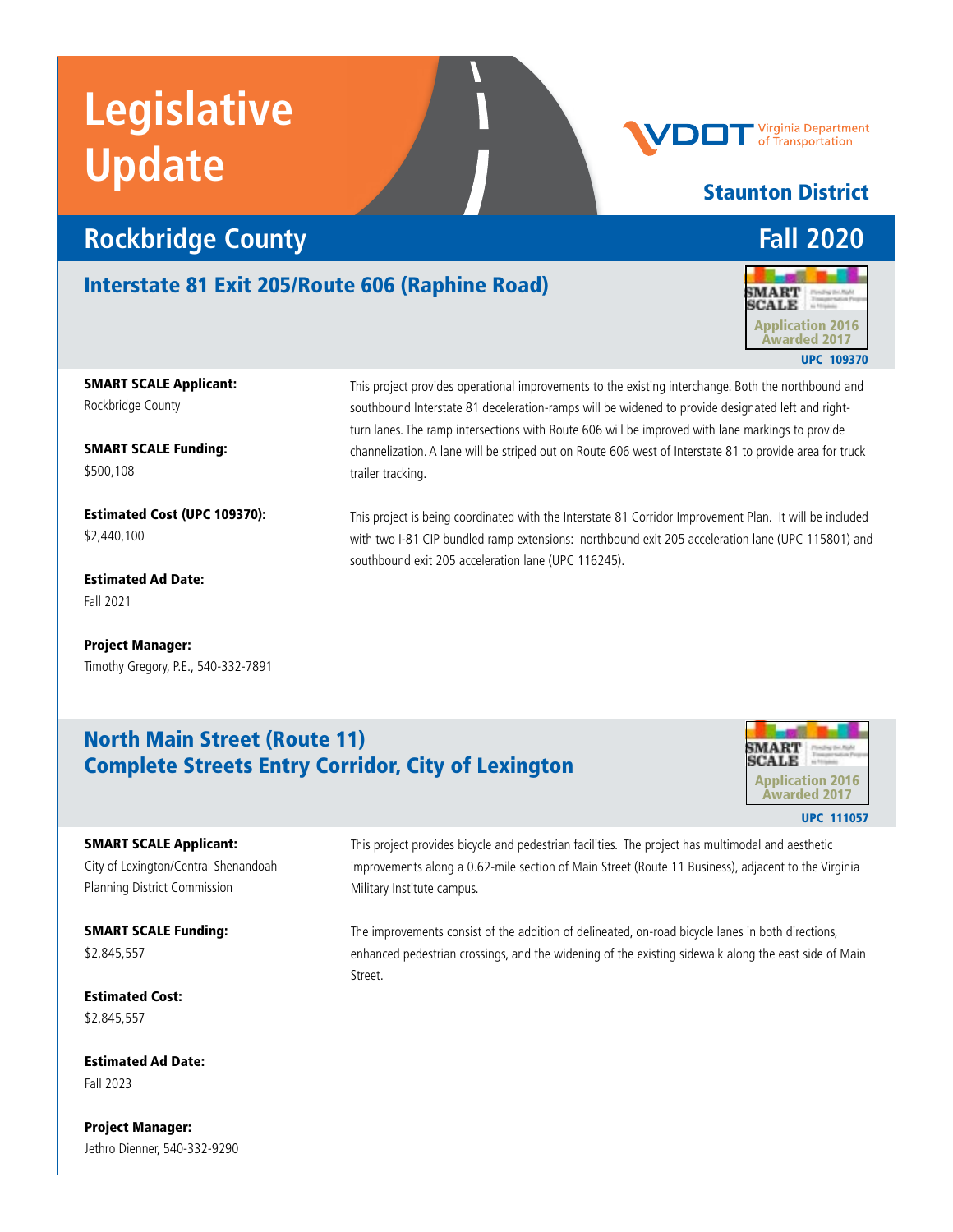# **Rockbridge County Fall 2020**

## Lime Kiln Road Bridge Replacement, City of Lexington

### Estimated Cost:

\$1,662,561

### Estimated Ad Date:

Summer 2023

### Project Manager: Alexander Bellido, 540-569-4520

This project uses State of Good Repair (SGR) funds to replace bridge superstructure Lime Kiln Road Bridge. This project is location between McLaughlin Street and .Catalpa Place in the City of Lexington.

This project uses State of Good Repair (SGR) funds to replace the bridge superstructure on the Lime Kiln Road Bridge. The bridge is located between McLaughlin Street and Catalpa Place, crossing over Wood's Creek in the City of Lexington. Preliminary engineering (PE) authorization and start of this project is scheduled to begin August 2021.

# Staunton District

UPC 112964

# **Virginia Department**<br>of Transportation

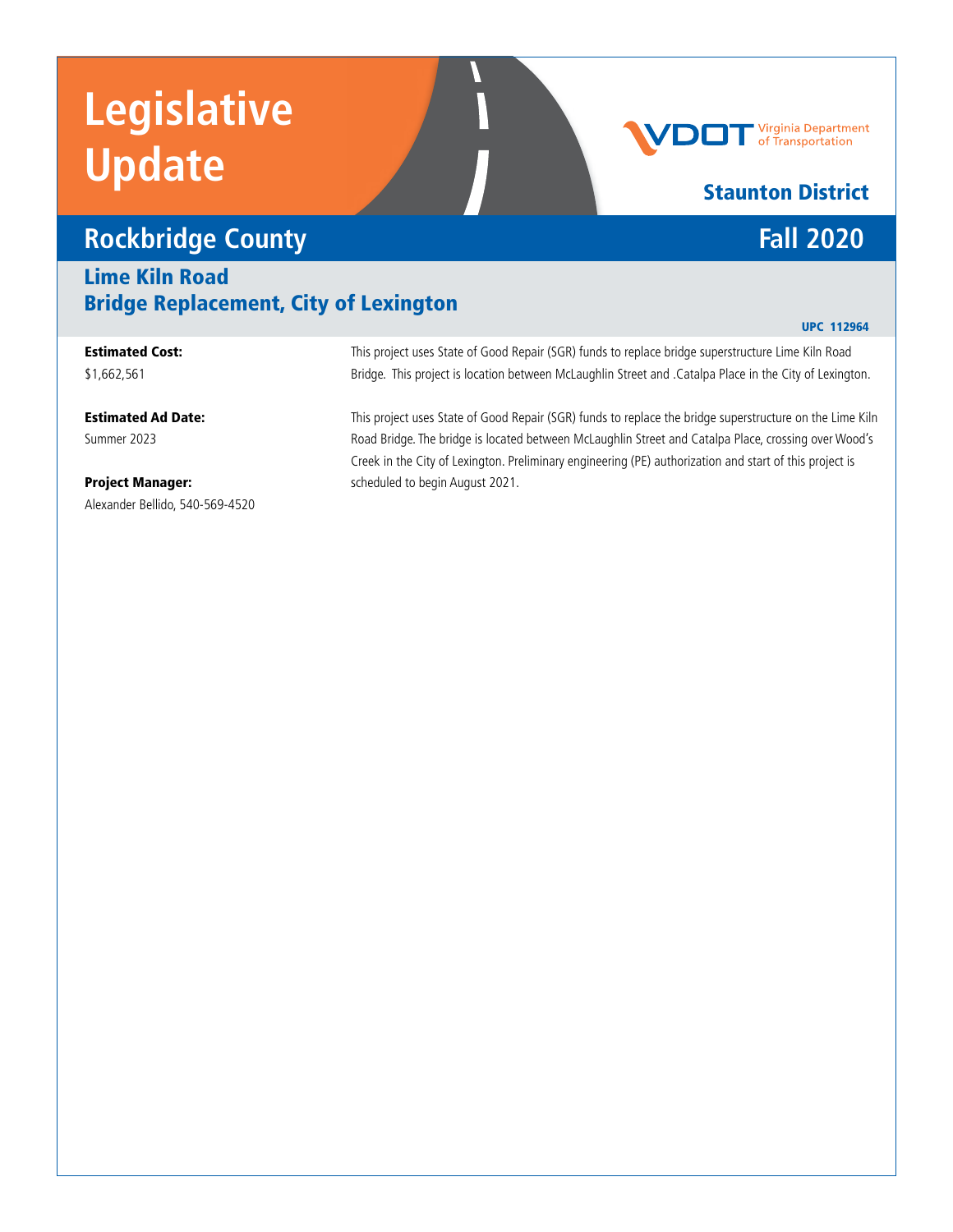# **Rockbridge County** | Locally Administered (LAP) **Fall 2020**

## LAP - Town of Glasgow Route 684 (Kanawaha Street) Blue Ridge Road Path Phase 2B

### Estimated Cost: \$284,609

Construction Status: Project has been advertised.

Estimated Completion: Summer 2021

Project Manager: Michael Fulcher, 540-332-2243

## LAP - Town of Glasgow Shared Use Path Blue Ridge Road Path

#### Estimated Cost: \$324,175

Project Status: Project has been advertised

Estimated Completion: Summer 2021

Project Manager: Michael Fulcher, 540-332-2243 unused alignment of Kanawha Street in the Town of Glasgow. The project extends from Route 684 (Blue Ridge Road) to 10th Street.

This project constructs a 0.25-mile, 10-foot wide, asphalt, ADA compliant, shared use path on the

This project constructs a 10-foot wide asphalt shared-use path along Blue Ridge Road (Route 684). Work extends from Powhatan Street / Town Library to Blue Ridge Road and Fitzlee Street.



UPC 113333

Staunton District

UPC 109026